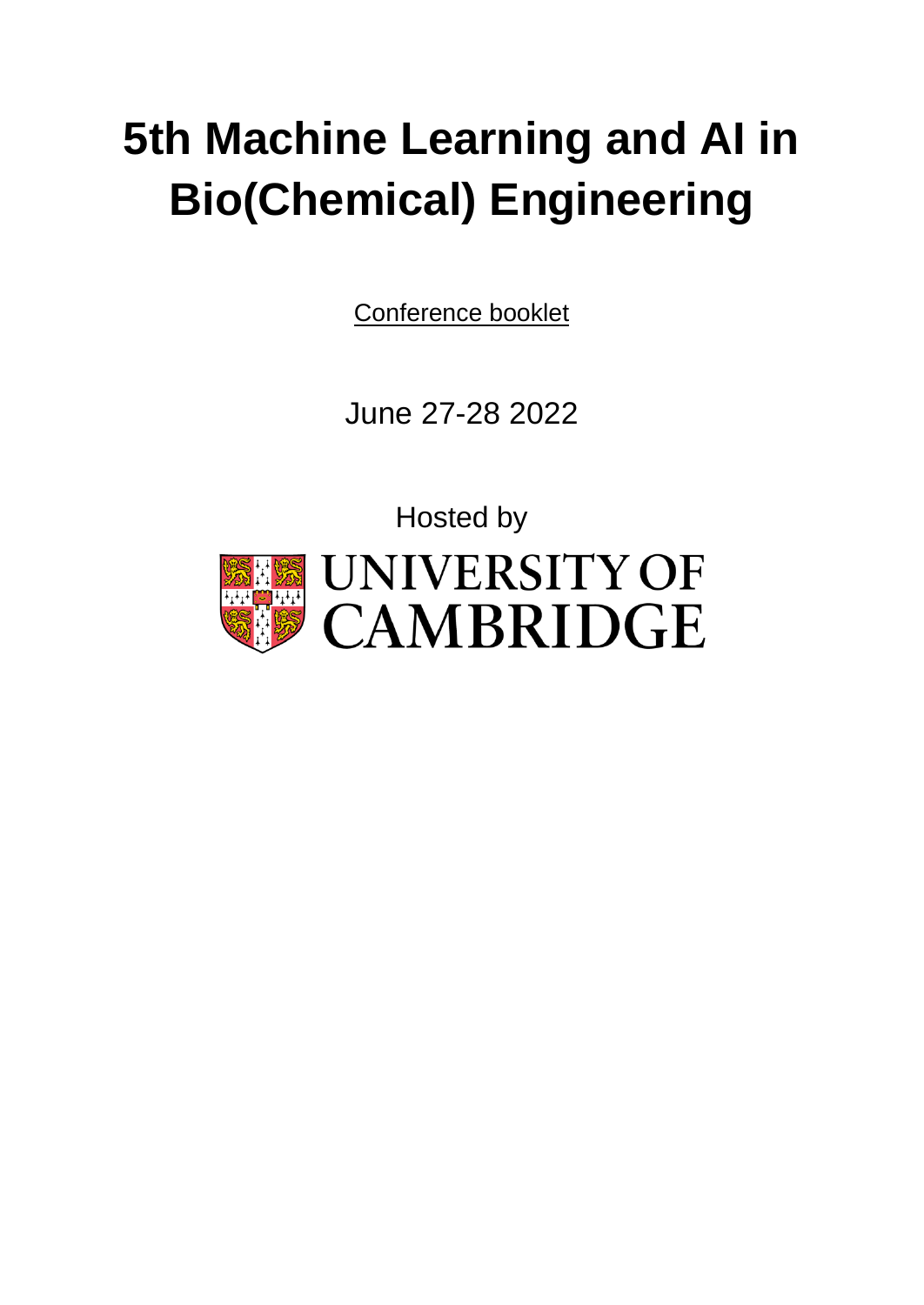### **Conference Sessions**

# **27 June 2022**

10:00 - 11:00 Welcome and refreshments

11:00 - 12:00 Keynote 1 – Connor Coley - *AI for chemical space navigation and synthesis* 12:00 - 12:25 Adarsh Arun – *Reaction impurity prediction using a data mining approach* 12:25 - 12:50 A Kondinski – *Automated rational design via knowledge engineering* 12:50 - 14:00 Lunch 14:00 - 14:35 Ruben Sanchez-Garcia - *Compound availability and the numbers we care about in computationally-driven drug discovery* 14:35 - 15:00 Dongda Zhang - *Developing a novel soft-sensing framework for industrial data analysis and batch process monitoring* 15:00 - 15:25 Calvin Tsay - *SnAKe: Bayesian Optimization with Pathwise Exploration* 15:25 - 15:35 Break 15:35 - 16:10 François-Xavier Felpin - *Autonomous Flow reactors Associating Inline/Online Analyses and Feedback Algorithms* 16:10 - 16:35 Ioana Gherman - *Accelerating whole cell modelling with machine learning* 16:35 - 17:00 Haiting Wang – *A Hybrid Modelling Framework for Bioprocess* 17:00 - 17:25 Pierre-Aurelien Gillot - *Systemic comparison of neural network architectures for protein expression prediction in bacteria* 17:25 - 19:15 Networking and dinner 19:15 Day 1 end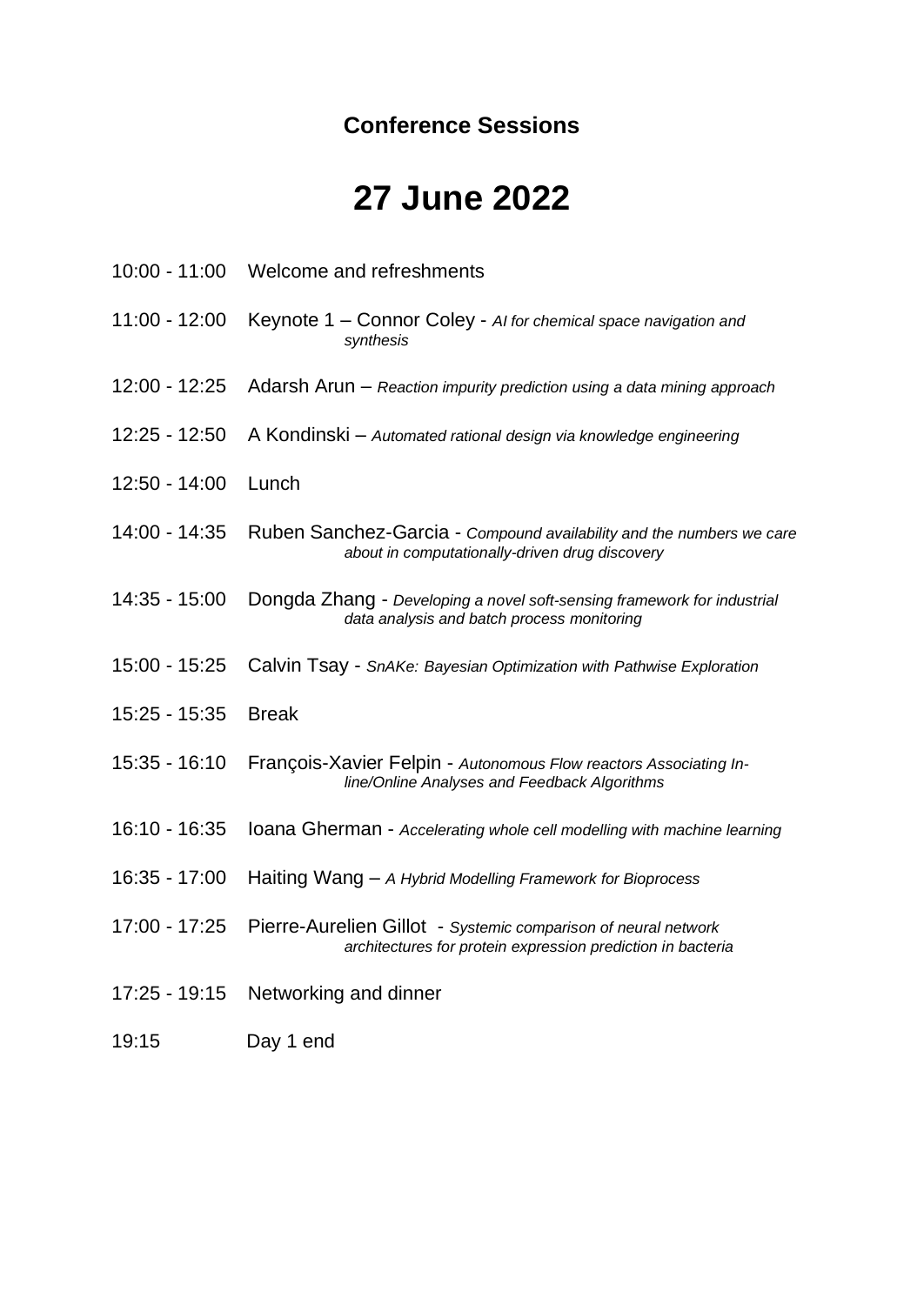### **28 June 2022**

- 09:00 13:50 Coffee reception
- 09:15 14:00 Workshop part 1 *Scaling up & scaling out compound generation and simulation with Grid.ai*
- 10:15 14:15 Break
- 10:40 14:30 Workshop part 2
- 12:00 14:45 Carl Poelking *Strategies for bias compensation and synthetic control in AIdriven structure-based drug design*
- 12:35 15:00 Miguel Angel de Carvalho Servia *Automated Kinetic rate equation discovery- A methodological framework*
- 13:00 15:50 Lunch
- 14:00 16:00 Keynote 2 Kerry Gilmore
- 15:00 16:30 Felix Strieth-Kalthoff *Closing the Loop in Materials Discovery: The Quest for Organic Lasers*
- 15:25 17:00 Break
- 15:45 17:00 Venkat Kapil *The first-principles diagram of monolayer nanoconfined water*
- 16:10 17:00 Abhishek Sharma *AI-EDISON: Autonomous Intelligent Exploration, DIScovery and Optimisation of Nanomaterials*
- 16:35 17:00 Another talk
- 17:00 End of day 2

All reported times in BST.

\* Q&A sessions refer to pre-recorded talks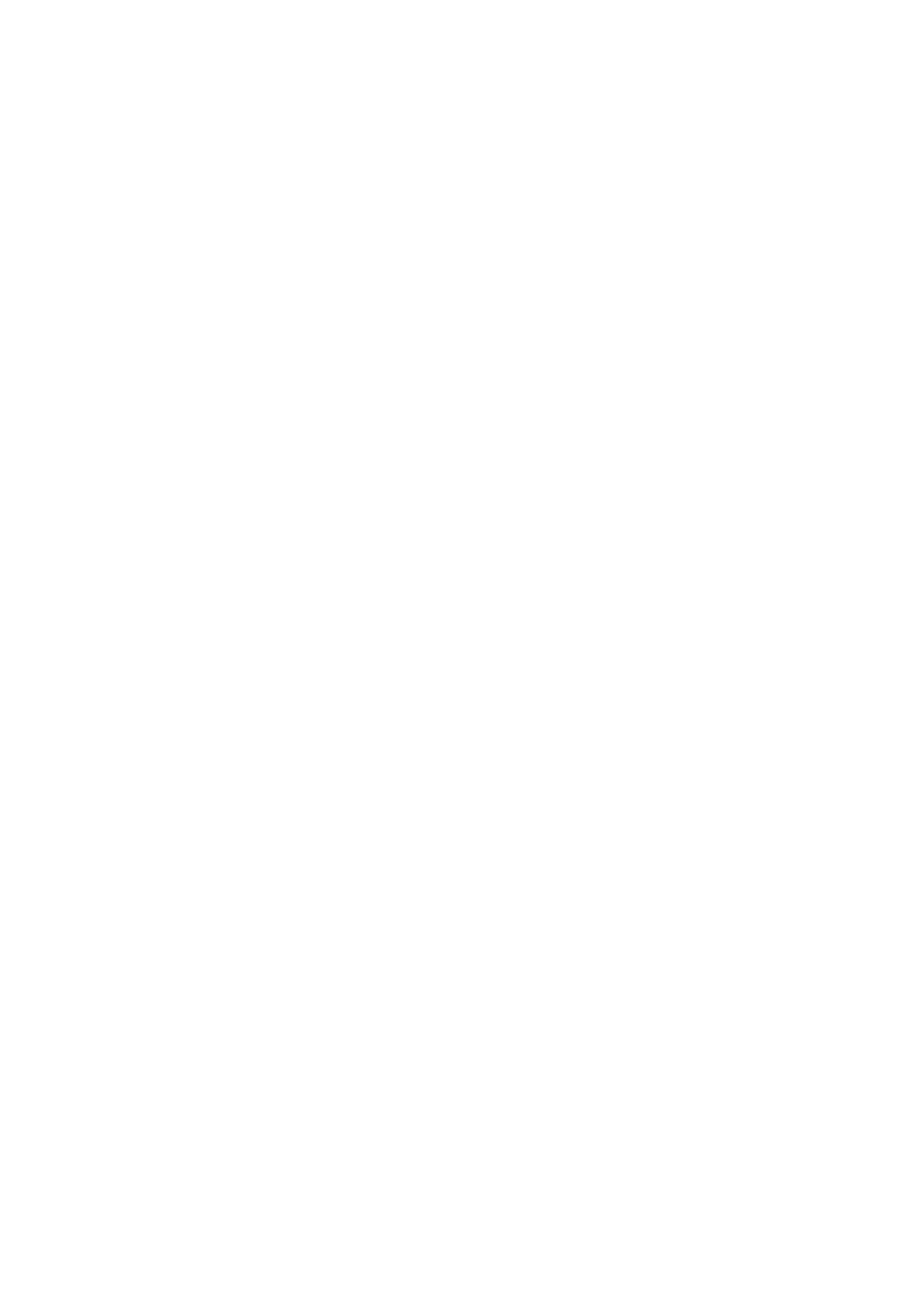### **Keynote Speakers**

**Connor Coley**



Connor W. Coley is an Assistant Professor at MIT in the Department of Chemical Engineering and the Department of Electrical Engineering and Computer Science. He received his B.S. and Ph.D. in Chemical Engineering from Caltech and MIT, respectively, and did his postdoctoral training at the Broad Institute. His research group at MIT develops new methods at the intersection of data science, chemistry, and laboratory automation to streamline discovery in the chemical sciences with an emphasis on therapeutic discovery. Key research areas in the group include the design of new neural models for representation learning on molecules, data-driven synthesis planning, in silico strategies for predicting the outcomes of organic reactions, model-guided Bayesian optimization, and de novo molecular generation. Connor is a recipient of C&EN's "Talented Twelve" award, Forbes Magazine's "30 Under 30" for Healthcare, the NSF CAREER award, and the Bayer Early Excellence in Science Award. Outside of MIT, Connor serves as an advisor to both early- and late-stage companies including Entos, Revela, Galixir, Kebotix, Anagenex, and Dow.

#### **Kerry Gilmore**

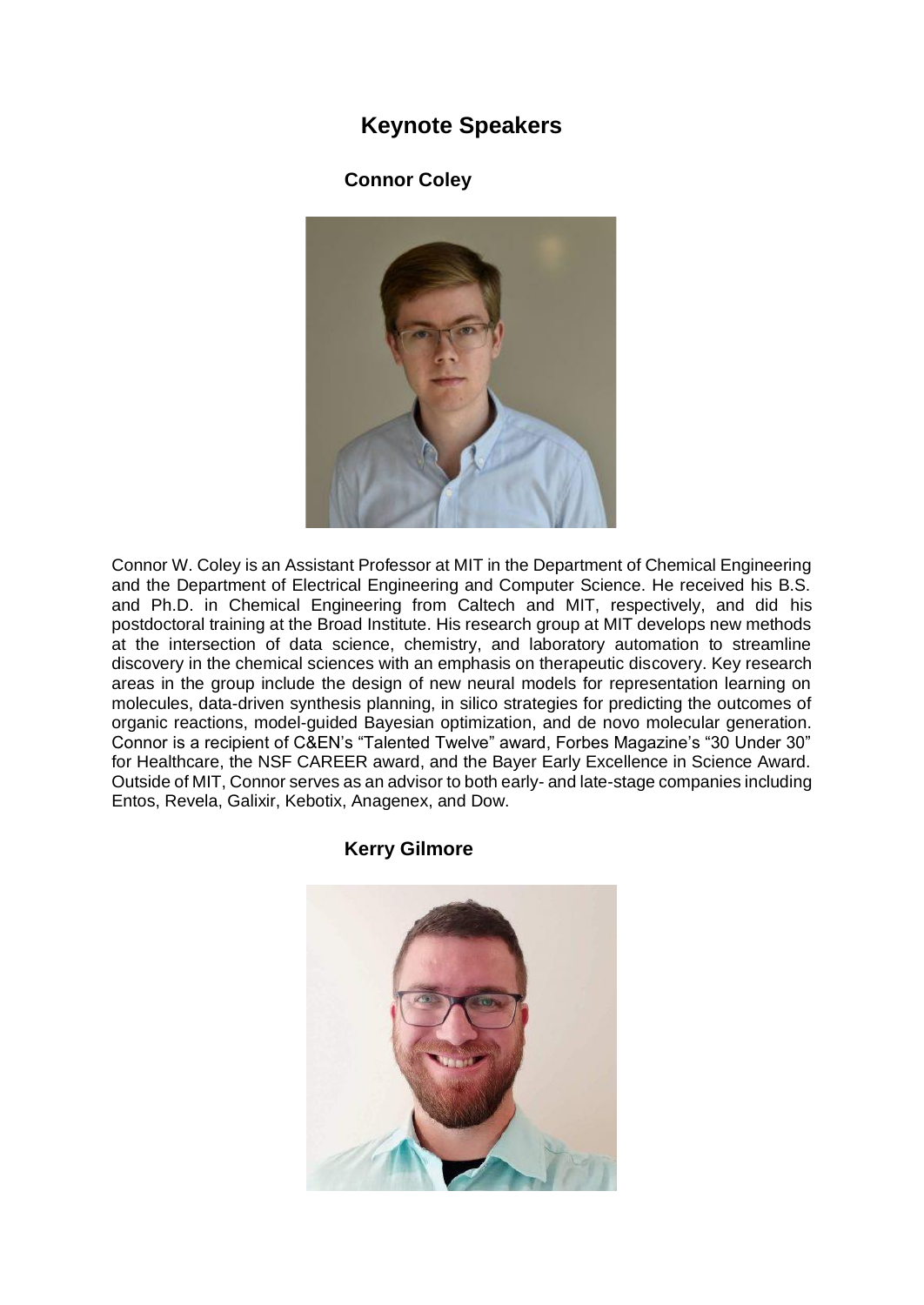Kerry Gilmore is an assistant professor at the University of Connecticut. His group develops and applies new technologies and ideas within flow chemistry, computational chemistry and machine learning to solve problems in organic chemistry.

### **Invited Speakers**

#### **François-Xavier Felpin**

Professor François-Xavier Felpin leads the Sustainable Chemistry and New Technologies (SCNT) research group at Université de Nantes. The group works at the interfaces of catalysis, (macro)molecular chemistry and chemical engineering, in areas as diverse as homogeneous and heterogeneous palladium catalysis, cellulose modifications and smart flow chemistry.

#### **Carl Poelking**

Dr Carl Poelking is a Post-doctoral research associate at the University of Cambridge. His research focusses on data-driven modelling approaches for molecular simulation and materials discovery.

#### **Ruben Sanchez-Garcia**

Ruben Sanchez-Garcia is a postdoctoral fellow in the Department of Statistics at the University of Oxford. His work focusses on the application of artificial intelligence and deep learning for drug discovery.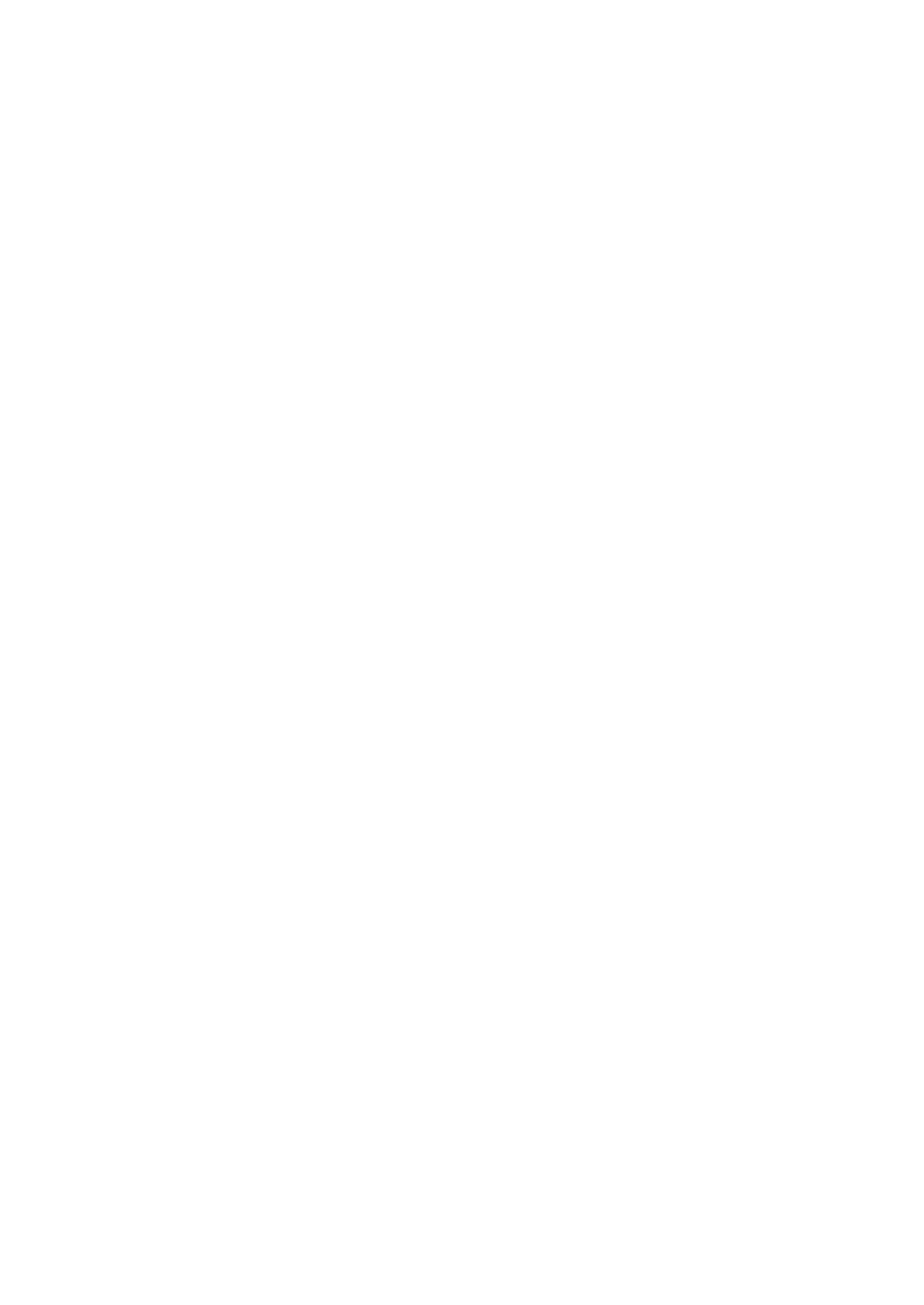### **Oral talks**

### **Reaction impurity prediction using a data mining approach**

Adarsh Arun<sup>1,3</sup>, Zhen Guo<sup>2,3</sup>, Simon Sung<sup>3</sup>, Alexei Lapkin<sup>1,2,3\*</sup> \* Corresponding author

<sup>1</sup> Department of Chemical Engineering and Biotechnology, University of Cambridge, Philippa Fawcett Drive, Cambridge CB3 0AS, UK

<sup>2</sup> Chemical Data Intelligence (CDI) Pte Ltd, Robinson Road, #02-00, 068898 Singapore

<sup>3</sup> Cambridge Centre for Advanced Research and Education in Singapore, CARES Ltd. 1 CREATE Way, CREATE Tower #05-05, 138602 Singapore

**Keywords**: Impurity prediction, data mining

#### **Abstract (<400 words):**

Automated prediction of reaction impurities can be useful in facilitating rapid early-stage reaction development, synthesis planning and optimization. Existing reaction predictors are catered towards main product prediction, (1,2) and are often black-box, making it difficult to troubleshoot erroneous outcomes. This work aims to present an automated impurity prediction workflow that is interpretable and transparent, as it is based on data mining large chemical reaction databases. A 14-step workflow was implemented in Python and RDKit using Reaxys data.(3) Evaluation of potential chemical reactions between functional groups (4) present in the same reaction environment in the user-supplied query species can be accurately performed by directly mining the Reaxys database for similar or 'analogue' reactions involving these functional groups. Reaction templates can then be extracted from analogue reactions and applied to the relevant species in the original query to return impurities and transformations of interest. Three proof-of-concept case studies based on active pharmaceutical ingredients (paracetamol, agomelatine and lersivirine) were conducted, with the workflow able to suggest the correct impurities within the top two outcomes. At all stages, suggested impurities can be traced back to the originating template and analogue reaction in the literature, allowing for closer inspection and user validation. Ultimately, this work could be useful as a benchmark for more sophisticated algorithms or models since it is interpretable, as opposed to purely black-box solutions, and illustrates the potential of chemical data in impurity prediction.

#### **References**

- 1. Johansson S, Thakkar A, Kogej T, Bjerrum E, Genheden S, Bastys T, et al. AIassisted synthesis prediction. Drug Discov Today Technol. 2020;32–33:65–72.
- 2. Thakkar A, Johansson S, Jorner K, Buttar D, Reymond JL, Engkvist O. Artificial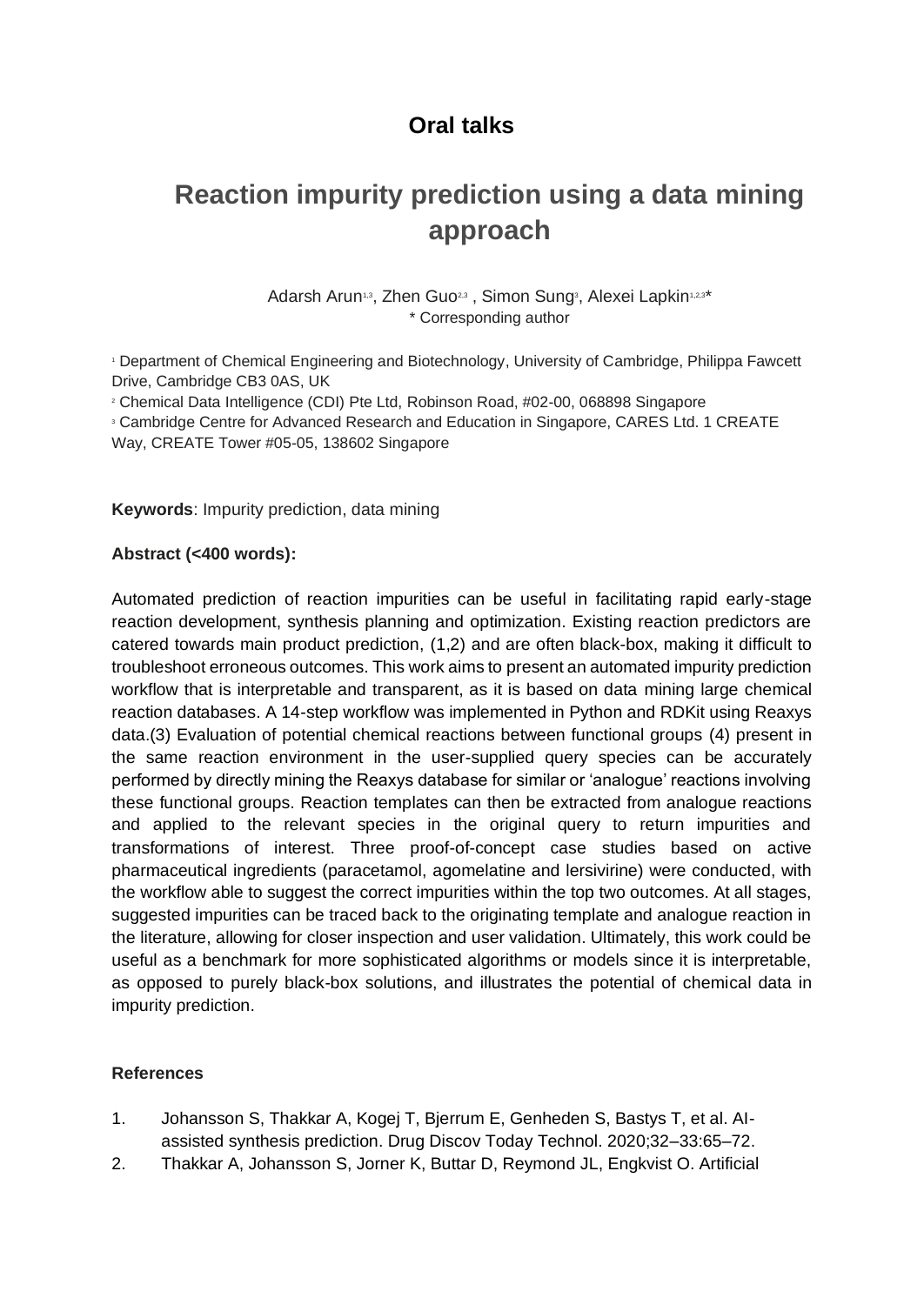intelligence and automation in computer aided synthesis planning. React Chem Eng. 2021;6(1):27–51.

- 3. Reaxys An expert-curated chemistry database [Internet]. [cited 2021 Sep 30]. Available from: https://www.elsevier.com/solutions/reaxys
- 4. Ertl P. An algorithm to identify functional groups in organic molecules. J Cheminform. 2017;9(1):1–7.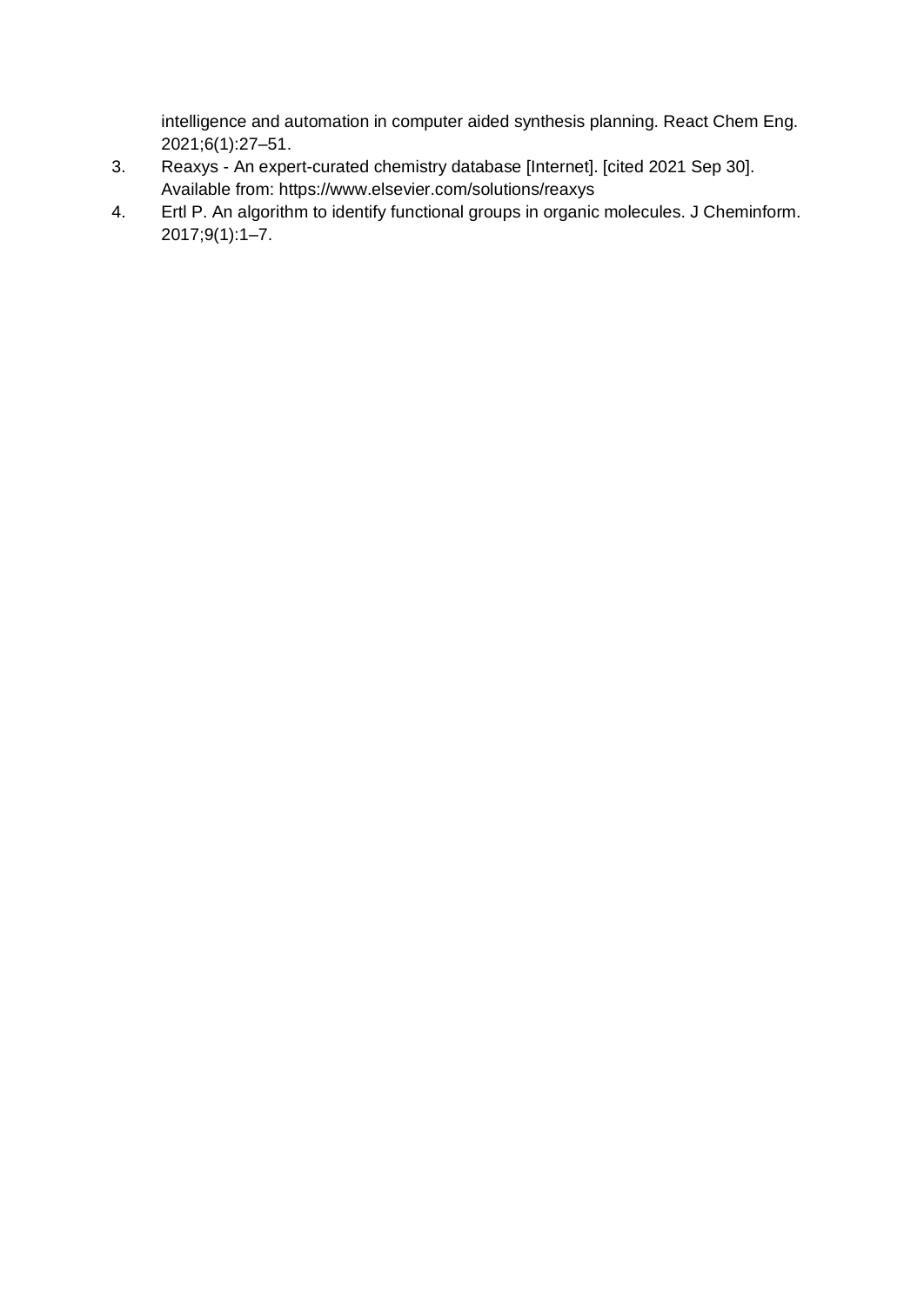# **Automated Rational Design via Knowledge Engineering**

A. Kondinski<sup>1</sup>, A. Menon<sup>1</sup>, D. Nurkowski<sup>2</sup>, F. Farazi<sup>1</sup>, S. Mosbach<sup>1</sup>, J. Akroyd<sup>1</sup>, M. Kraft\*1,2,3,4,5

\* Corresponding author

<sup>1</sup> Department of Chemical Engineering and Biotechnology, University of Cambridge, Cambridge, UK <sup>2</sup>CMCL Innovations, Cambridge, UK

<sup>3</sup>CARES Cambridge Centre, Singapore

<sup>4</sup>School of Chemical and Biomedical Engineering, Nanyang Technological University, Singapore

<sup>5</sup>The Alan Turing Institute, London, UK

**Keywords**: Rational Design, Knowledge Engineering, Metal-Organic Polyhedra.

#### **Abstract:**

Rational design (RD) is a form of design thinking that enables reliable molecular engineering of complex materials with desired properties. Emulation of RD with the help of artificial intelligence is currently highly desirable, as it enables the facile development of autonomous systems for chemical discovery. However, as RD is a cognitively complex process its direct emulation remains challenging. Inspired by our previous work in the development of didactical tools and digitally interoperable knowledge-based systems, we initially hypothesized that knowledge engineering (KE) may be best suited for the emulation of RD. In this talk we first showcase the different components of a KE system, that is an ontology, instances, and a software agent and how they can be tailored to address advanced molecular systems such as the hybrid organic-inorganic molecules called metal-organic polyhedra (MOPs). The KE approach is then successfully used for RD of new MOP instances in an evidence-based manner, which essentially demonstrates its utility for the automation of RD processes.<sup>1</sup>

#### **References**

1. A. Kondinski, A. Menon, D. Nurkowski, F. Farazi, S. Mosbach, J. Akroyd, M. Kraft Technical Report 292, 2022, c4e-Preprint Series, Cambridge.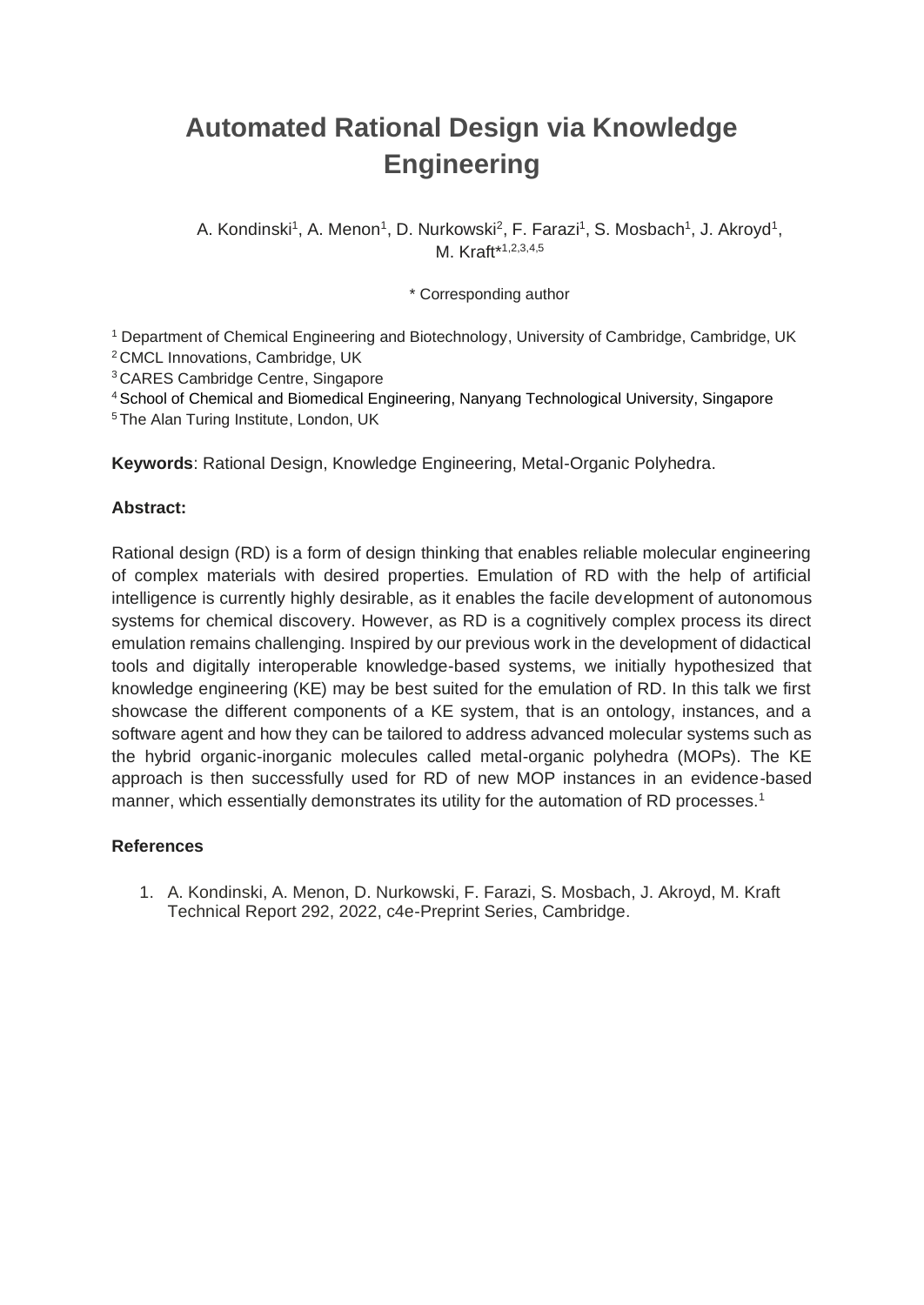### **Developing a novel soft-sensing framework for industrial data analysis and batch process monitoring**

Sam Kay<sup>‡</sup>', Harry Kay<sup>‡</sup>', Max Mowbray', Amanda Lane<sup>2</sup>, Philip Martin<sup>1</sup>, Dongda Zhang\*<sup>1</sup>

*<sup>1</sup> Department of Chemical Engineering and Analytical Science, University of Manchester, Oxford Road, Manchester, M1 3AL, UK.*

*<sup>2</sup> Unilever Research Port Sunlight, Quarry Rd East, Bebington, C63 3JW, UK.*

*ǂ : These authors contributed equally to this work.*

*\* [:dongda.zhang@manchester.ac.uk](mailto:dongda.zhang@manchester.ac.uk)*

**Keywords**: Machine learning, data analytics, dimensionality reduction, quality control, uncertainty estimation.

#### **Abstract:**

Viscosity represents a key indicator of formulated product quality but has traditionally been difficult to measure in-process in real-time. This is particularly true if the process involves complex mixing and reaction phenomena operated at dynamic conditions. To address this challenge, a promising solution to monitoring product viscosity is to design soft-sensors which correlate viscosity with easily measured process variables. In this study, we developed an innovative machine learning based soft-sensor construction framework by integrating different types of advanced artificial neural networks. The framework first employs a dimensionality reduction technique to generate information-rich statistic latent variables by compressing highdimensional industrial data, and then adopts a novel heteroscedastic noise neural network (HNN) to simultaneously predict product viscosity and its associated uncertainty based on the extracted latent features. Specifically, to guarantee extraction of key process information, this study investigated two dimensionality reduction techniques, namely partial least squares (PLS) and a deep learning autoencoder, succeeded by a fully comprehensive analysis and comparison of the performance of the respective soft-sensors. To evaluate the accuracy and robustness, the data-driven soft-sensors were used to predict product viscosity for a number of industrial batches operated over different seasons and product variants. It is found that the soft-sensors constructed using both dimensionality reduction techniques have both high accuracy (prediction error <12%) and high reliability (predicted uncertainty similar to the measurement uncertainty within the factory) in most cases, indicating their great potential for industrial batch process monitoring and quality control.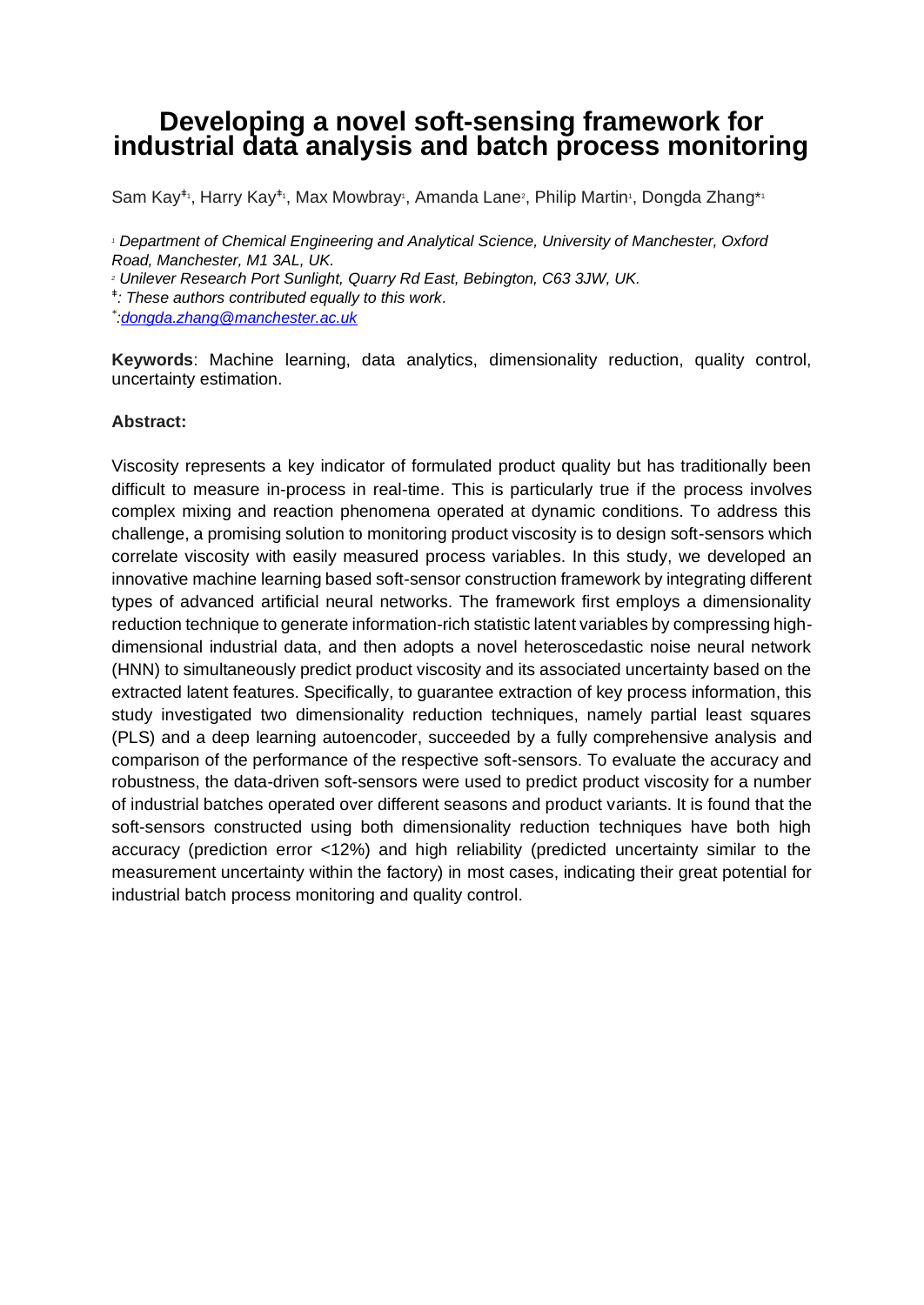### **A Hybrid Modelling Framework for Bioprocess**

Haiting Wang<sup>1</sup>, Cleo Kontoravdi 1, Ehecatl Antonio del Rio Chanona \*1 1 Imperial College London, Exhibition Rd, South Kensington, London, SW7 2BX, United Kingdom. [{haiting.wang19, cleo.kontoravdi98, a.del-rio-chanona}@imperial.ac.uk](mailto:haiting.wang19,%20cleo.kontoravdi98,%20a.del-rio-chanona%7d@imperial.ac.uk)

**Keywords**: Hybrid modelling, Bioprocess modelling, Model selection.

#### **Abstract (<400 words):**

Industrial bioprocesses have experienced a fast development in many fields such as renewable energy generation, wastewater treatment and pharmaceutical manufacturing. However, due to the limited knowledge of the biological mechanisms of living cells, most bioprocesses are still limited to lab-scale, and experiments are expensive and timeconsuming. Alternatively, mathematical modelling of bioprocesses is an effective method to computationally simulate the bioprocess behaviours. Mechanistic models are commonly designed based on prior knowledge of the biosystem. However, expressing all potential mechanisms mathematically can be heavy work and simulating unclear mechanisms is tough. Instead, we can use data-driven models based on machine learning without mechanistic knowledge. However, machine learning models do not extrapolate, and this is particularly damaging when we wish to predict the behaviour in new areas, to optimise the biosystems, and particularly in low data regimes. Hybrid models can be considered an effective modelling alternative, and "the best of the two worlds". A well-built hybrid model can provide fast and reliable simulation performance with good extrapolation capabilities [1]. The problem is, however, how can we build a robust and reliable hybrid model?

In this work, we proposed a hybrid model construction methodology as shown in Figure 1. The mechanistic backbone is designed based on prior knowledge of biological mechanisms and process engineering. At the same time, data-driven methods can be incorporated to represent the unknown biomechanisms efficiently. This methodology is based on asymptotically complete global optimisation algorithms for the parameter estimation step, and branch and bound and genetic algorithms for the model complexity selection, depending on the complexity of the models. To avoid overfitting problems, different statistically-based model selection methods are used to choose the best model structure to balance the fitting and extrapolation performance of the hybrid model.



*Figure 1 Illustration of the proposed hybrid model construction methodology.*

Then the proposed methodology can be tested in a case study for the simulation of the microalgae cultivation process. The mechanistic structure of the model is designed based on the mass balance of state variables. The influence of light attenuation, substrate and nitrate consumption on the microalgae growth rate is simulated through data-driven methods including polynomial regression and Artificial Neural Networks. The data-driven model structure is selected through statistic methods such as Bayesian Information Criterion (BIC),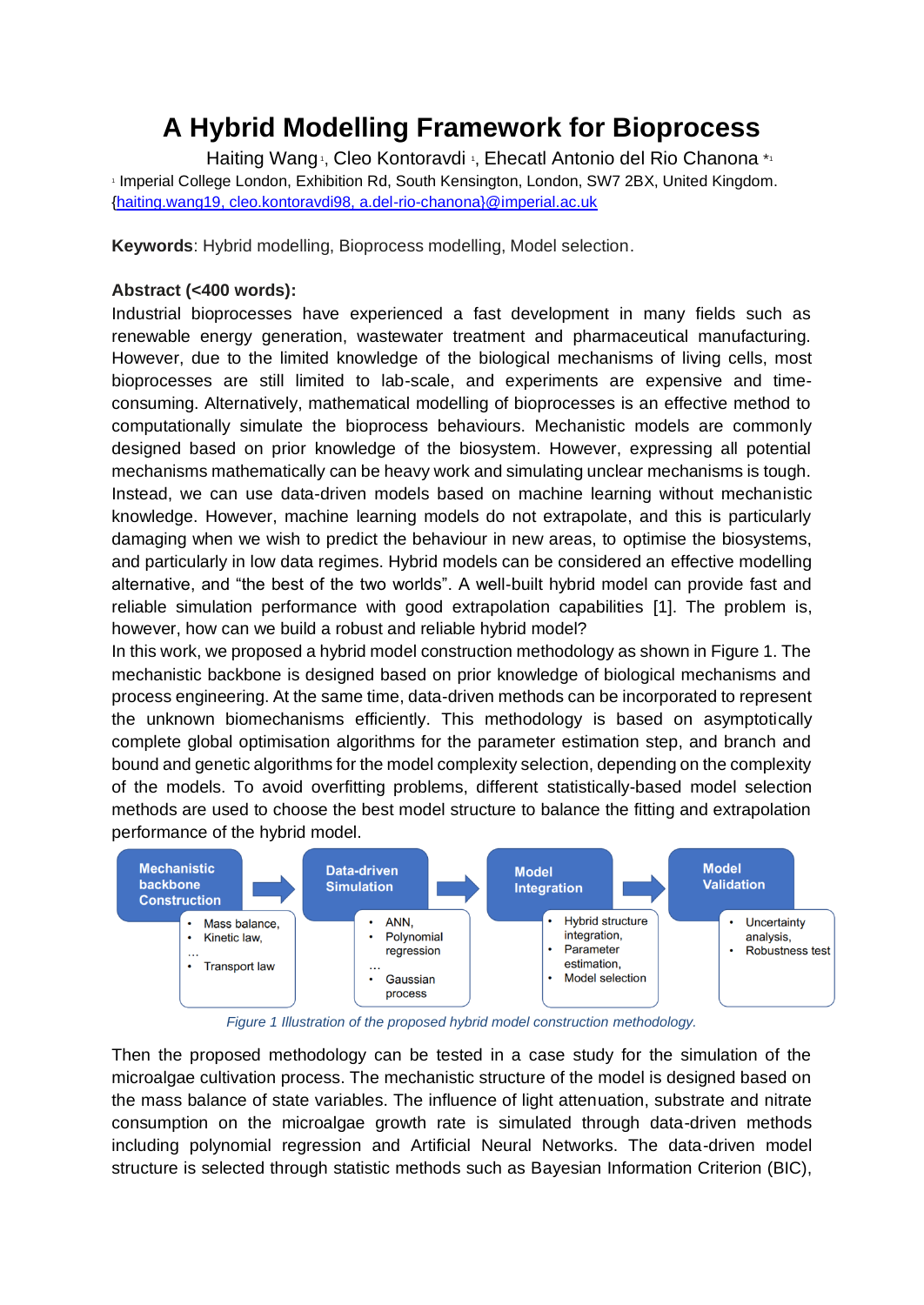Akaike Information Criterion (AIC) and Hannah Quinn Criterion (HQC). The model is further validated to provide robust extrapolation ability.

#### **References**

1. Von Stosch M, Oliveira R, Peres J, de Azevedo SF. Hybrid semi-parametric modeling in process systems engineering: Past, present and future. Computers & Chemical Engineering. 2014;60:86-101.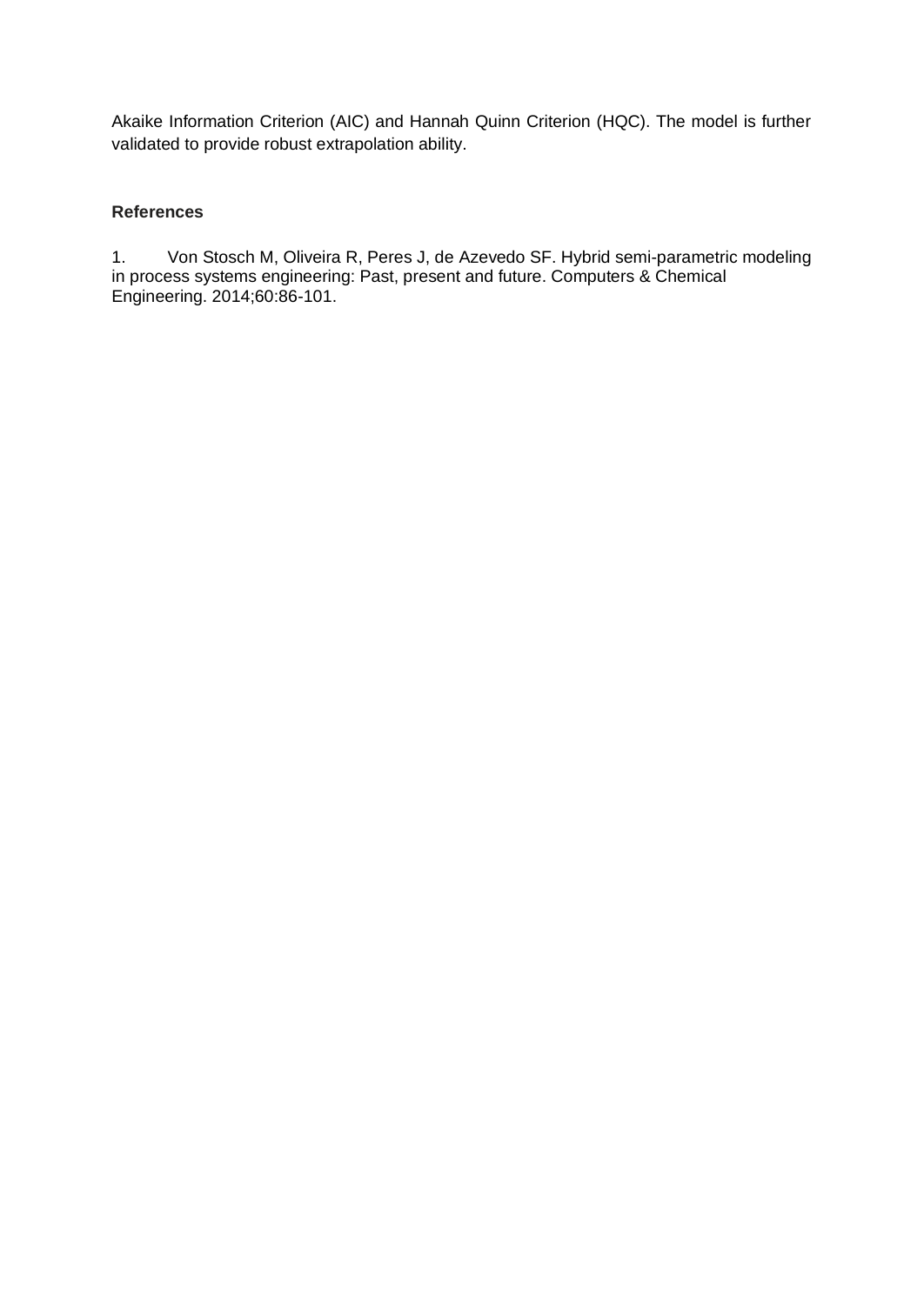### **Systematic comparison of neural network architectures for protein expression prediction in bacteria**

Pierre-Aurelien Gilliot<sup>1</sup>,\* and Thomas E. Gorochowski<sup>1</sup> <sup>1</sup>School of Biological Sciences, University of Bristol, Bristol, UK

**Keywords**: gene expression, neural networks, sequence design.

#### **Abstract:**

Protein expression in bacteria is a tightly regulated phenomenon whose activity can span up to five orders of magnitude across the genome. Achieving precise control over protein levels is important for many bioengineering applications, for example, allowing us to maximize the synthesis of a high value product or to control fluxes in a metabolic pathway. Recent studies have investigated the determinants of protein expression and have shown translation initiation to often be the rate-limiting step. During translation initiation, the ribosome interacts with the non-coding start of the messenger RNA within the 5' untranslated region (UTR). Mutations in this region can have a large impact on protein expression, but finding the appropriate mutations for a particular application usually involves lengthy experiments. To circumvent these experiments, predictive models of translation initiation have been developed, but their performance is generally poor. Recent high-throughput experiments linking 5'-UTR mutations to protein expression activities now provide researchers with a trove of data to improve on existing models and pave the way for statistical learning. Here we show the superior performance of neural networks over traditional biophysical models to predict protein expression from sequence alone. By systematically comparing different neural networks operating on various representations of the 5'-UTR sequence, we show a 30% improvement in accuracy over state-of-the-art methods. We demonstrate how the best architecture can also be fine-tuned to a different sequence context using only a few additional experimental measurements. We anticipate our algorithm, which is publicly available (https://gitlab.com/Pierre-Aurelien/rebeca), will accelerate the genetic sequence design workflow and help deepen our understanding of how gene expression is regulated.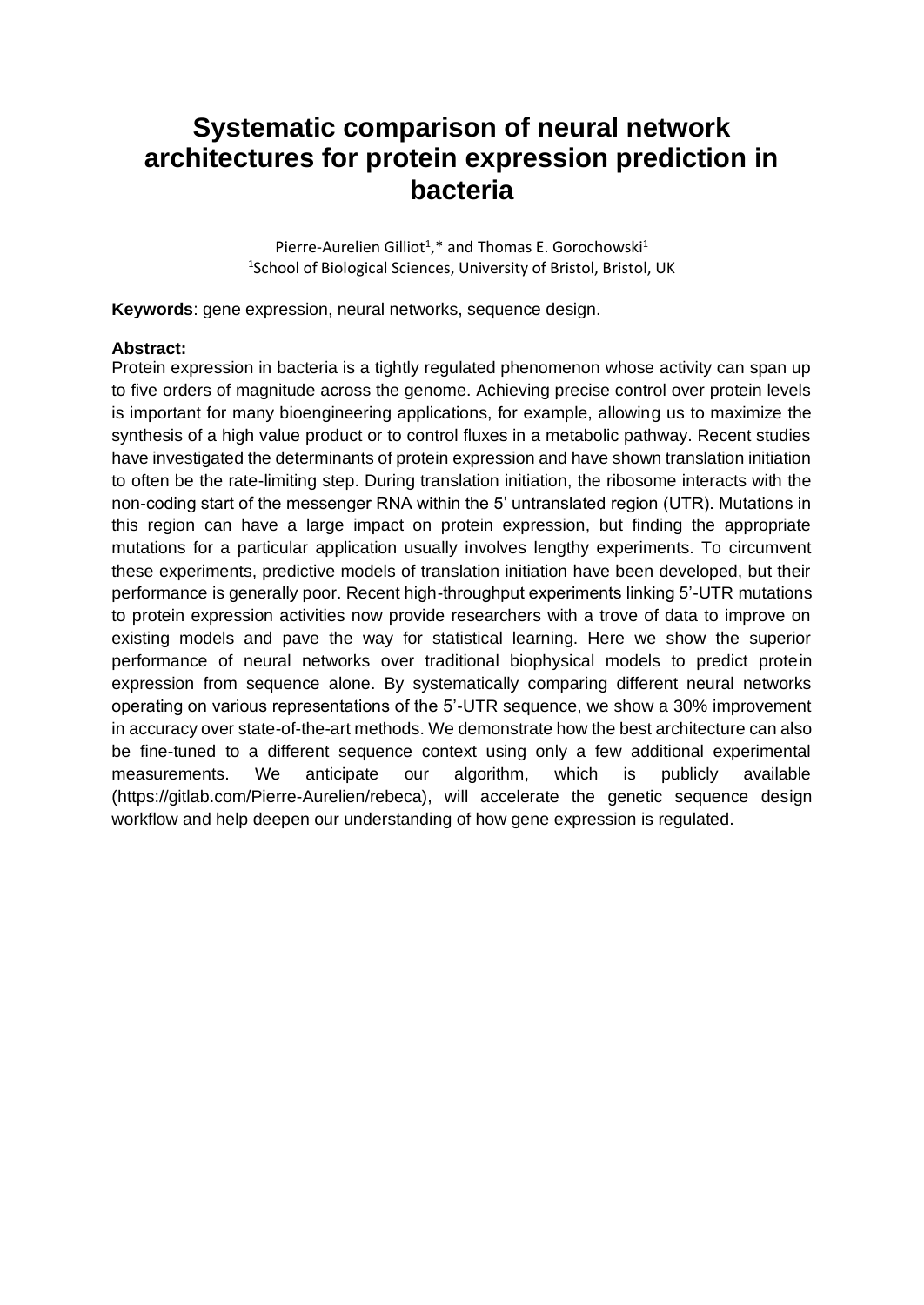### **Accelerating whole cell modelling with machine learning**

loana Gherman\*1, Zahraa Abdallah<sup>1</sup>, Wei Pang<sup>3</sup>, Thomas E. Gorochowski<sup>2</sup>, Claire S. Grierson<sup>2</sup>, Lucia Marucci<sup>1</sup>

\* Corresponding author

<sup>1</sup> Department of Engineering Mathematics, University of Bristol, Bristol, United Kingdom

<sup>2</sup> School of Biological Science, University of Bristol, Bristol, United Kingdom

<sup>3</sup> School of Mathematical and Computer Science, Heriot Watt University, Edinburgh, United Kingdom

**Keywords**: whole cell modeling, surrogate models, machine learning, bioengineering

#### **Abstract:**

Whole cell models are mathematical models designed to capture the function of all genes and core processes within a cell. Developing whole cell models is seen as a grand challenge of the  $21<sup>st</sup>$  century [1] and although explored for over a decade, only two partially complete models have been published to date, for bacteria *Mycoplasma genitalium* [2] and *Escherichia coli* [3]. The interest in whole cell models stems from their ability to provide an integrated picture of diverse processes within a cell, uncover novel cellular phenotypes, and understand the behaviour of engineered cells (e.g. containing new metabolic pathways or having genes knocked out) for biotechnology purposes (e.g. bioproduction) [4,5,6]. Despite their value, whole cell models also bring some challenges, with the most pressing of these being the huge computational demand of the simulations. To simulate the life cycle of a single *Mycoplasma genitalium* cell (one of the simplest organisms we know of), using the most comprehensive model to date, takes up to 24 hours on a typical desktop computer. This makes it difficult to run the tens of thousands of simulations required for understanding the effect of changes to a cell and to engineer applications like genome design, where we attempt to augment or alter core functionalities of the cell. Here, we aim to address this challenge by building a 'surrogate' of a whole cell model that uses machine learning algorithms to accelerate the speed of simulations. Surrogates also referred to as emulators or metamodels, represent an alternative representation of a full mathematical model. They are usually trained/fitted using simulation data from the full system model, and once the surrogate's performance closely matches the original model, it can be used in its place to accelerate future simulations [7]. We explore the applicability and usage of machine learning surrogates in the context of whole cell models and demonstrate how they can both speed-up simulations in specific circumstances and be used to uncover interesting dynamics of cellular phenotypes, that would be nearly impossible to assess with current experimental methods. Surrogate models may hold the key to making whole cell modelling practical for studying cellular biology and bioengineering on a typical desktop computer and help improve accessibility of this powerful modelling technique.

#### **References**

1. Tomita M. Whole-cell simulation: a grand challenge of the 21st century. TRENDS in Biotechnology. 2001 Jun 1;19(6):205-10.

2. Karr JR, Sanghvi JC, Macklin DN, Gutschow MV, Jacobs JM, Bolival Jr B, Assad-Garcia N, Glass JI, Covert MW. A whole-cell computational model predicts phenotype from genotype. Cell. 2012 Jul 20;150(2):389-401.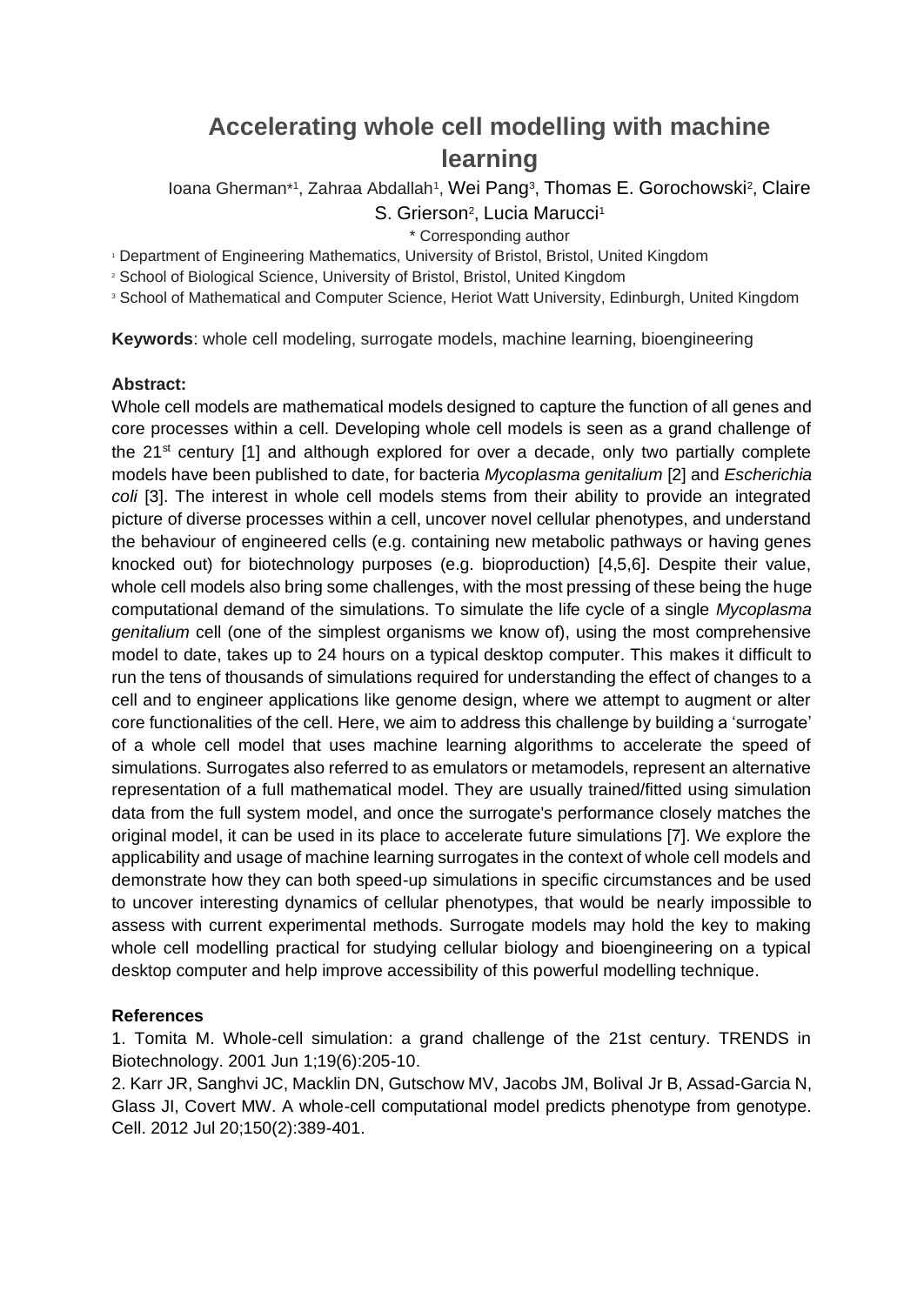3. Macklin DN, Ahn-Horst TA, Choi H, Ruggero NA, Carrera J, Mason JC, Sun G, Agmon E, DeFelice MM, Maayan I, Lane K. Simultaneous cross-evaluation of heterogeneous E. coli datasets via mechanistic simulation. Science. 2020 Jul 24;369(6502):eaav3751.

4. Carrera J, Covert MW. Why build whole-cell models?. Trends in cell biology. 2015 Dec 1;25(12):719-22.

5. Landon S, Chalkley O, Breese G, Grierson C, Marucci L. Understanding Metabolic Flux Behaviour in Whole-Cell Model Output. Frontiers in molecular biosciences. 2021;8.

6. Rees-Garbutt J, Chalkley O, Landon S, Purcell O, Marucci L, Grierson C. Designing minimal genomes using whole-cell models. Nature communications. 2020 Feb 11;11(1):1-2.

7. Asher MJ, Croke BF, Jakeman AJ, Peeters LJ. A review of surrogate models and their application to groundwater modeling. Water Resources Research. 2015 Aug;51(8):5957-73.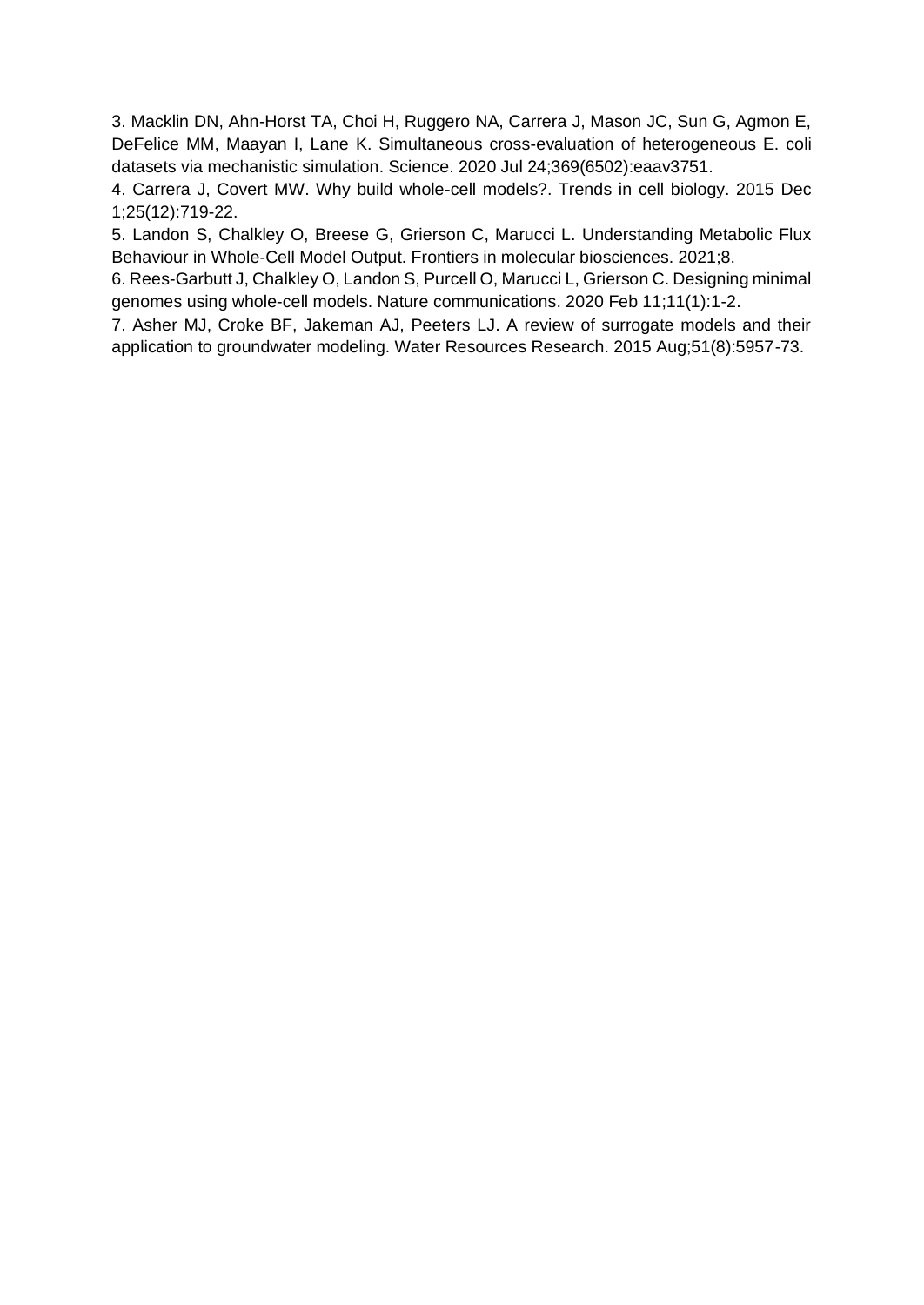## **Automated Kinetic Rate Equation Discovery – A Methodological Framework**

Miguel Ángel de Carvalho Servia<sup>1</sup>, Dongda Zhang<sup>2</sup>, Klaus Hellgardt<sup>1</sup>, King Kuok (Mimi) Hii<sup>1</sup>, Ehecatl Antonio del Rio Chanona<sup>1, \*</sup>

\* Corresponding author

<sup>1</sup> Imperial College London, United Kingdom.

<sup>2</sup> The University of Manchester, United Kingdom.

**Keywords**: kinetic rate discovery, symbolic regression, model selection criteria

#### **Abstract:**

Accurate, predictive, and interpretable mathematical models are important from a theoretical and practical point of view. Theoretically, these models allow engineers to gain fundamental understanding of physical phenomena. Practically, these models allow engineers to optimize, control and even develop novel processes. Nevertheless, the automated discovery of true kinetic rate models remains an open challenge within the chemical engineering community. This challenge has many ramifications within the industrial world, ranging from sub-optimal control to difficulties within the design and upscaling of chemical processes.

Different modelling techniques have been proposed and explored in the literature: white-box modelling, grey-box modelling, and black-box modelling. The grey-box modelling technique exploits the advantages of white-box modelling, namely its predictive ability, and the advantages of black-box modelling, namely its ease of construction. However, most hybrid models presented in the literature make undetermined assumptions about the chemical system investigated (e.g.: assuming kinetic formalisms) and do not include a rigorous model selection method. While these assumptions hinder the accuracy and predictability of the model proposed, the absence of a rigorous model selection method limits the capabilities of finding the underlying ground truth of the system.

Due these limitations within the model building framework, we have developed a method that tackles them. Our method uses minimal – but important and physically-driven – prior knowledge to guide a symbolic regression algorithm to propose competing kinetic rate equations for a given chemical system. Then, using carefully analyzed model selection criteria and model-based design of experiments, we can robustly identify and choose the model that accurately describes the system's kinetics while providing limited, but highly informative data.

To strengthen our approach, we benchmarked a plethora of model selection criteria on different case studies, whilst varying the quantity and information content of the data provided. We also assessed the level of noise that each criterion was able to withstand until it started selecting wrong models. Our objective was to discover which criterion, if any, was better suited for the kinetic rate discovery task, and investigate which criterion was the most robust. Our study demonstrated that, from the criteria examined, the Hannan and Quinn criterion is the most robust and well-suited for the problem class at hand. In conclusion, our meticulous choice of model selection criterion integrated within our proposed methodological framework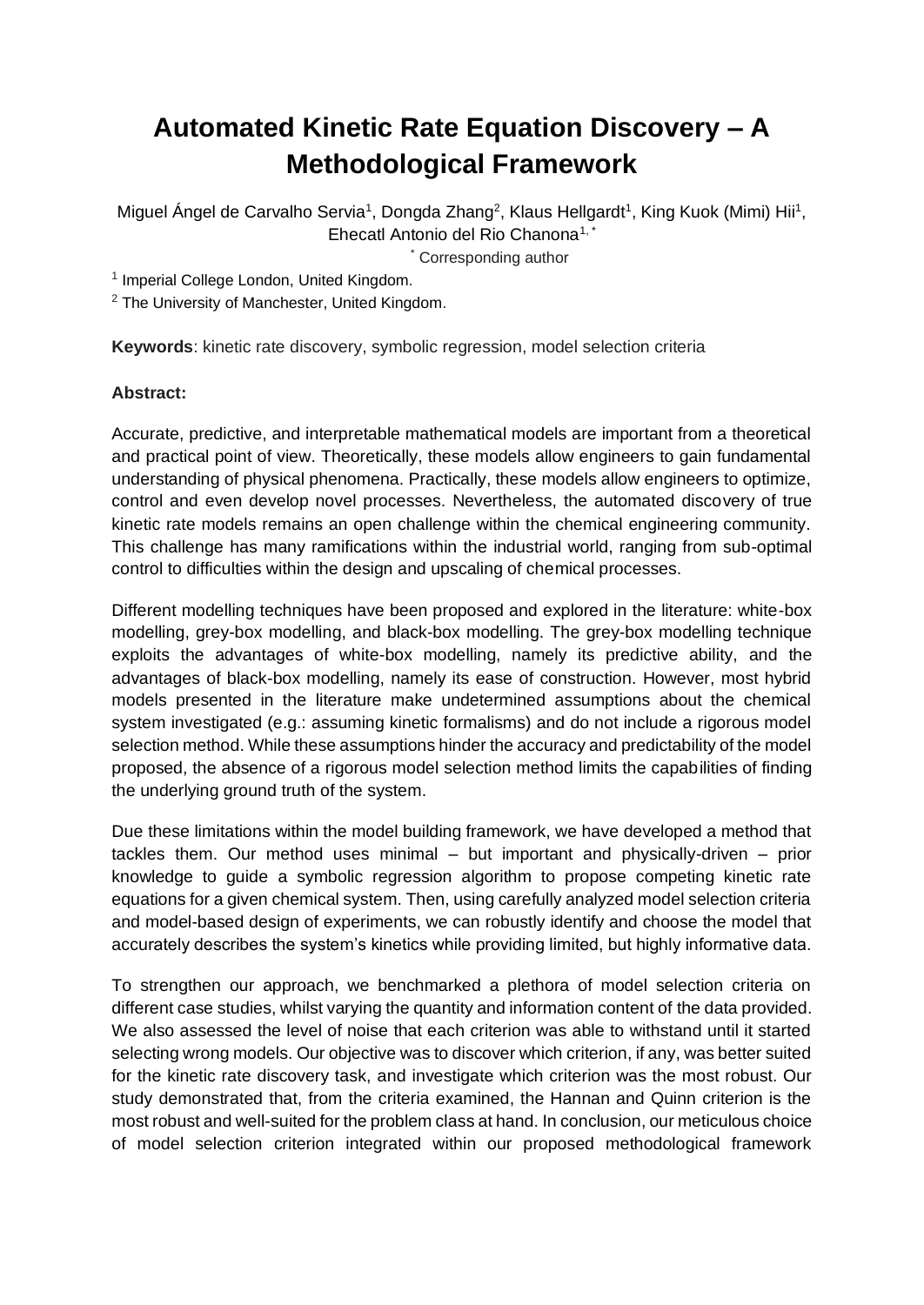maximizes the probability of the true kinetic rate model being retrieved from the data used, proving the essential role of a rigorous model selection method.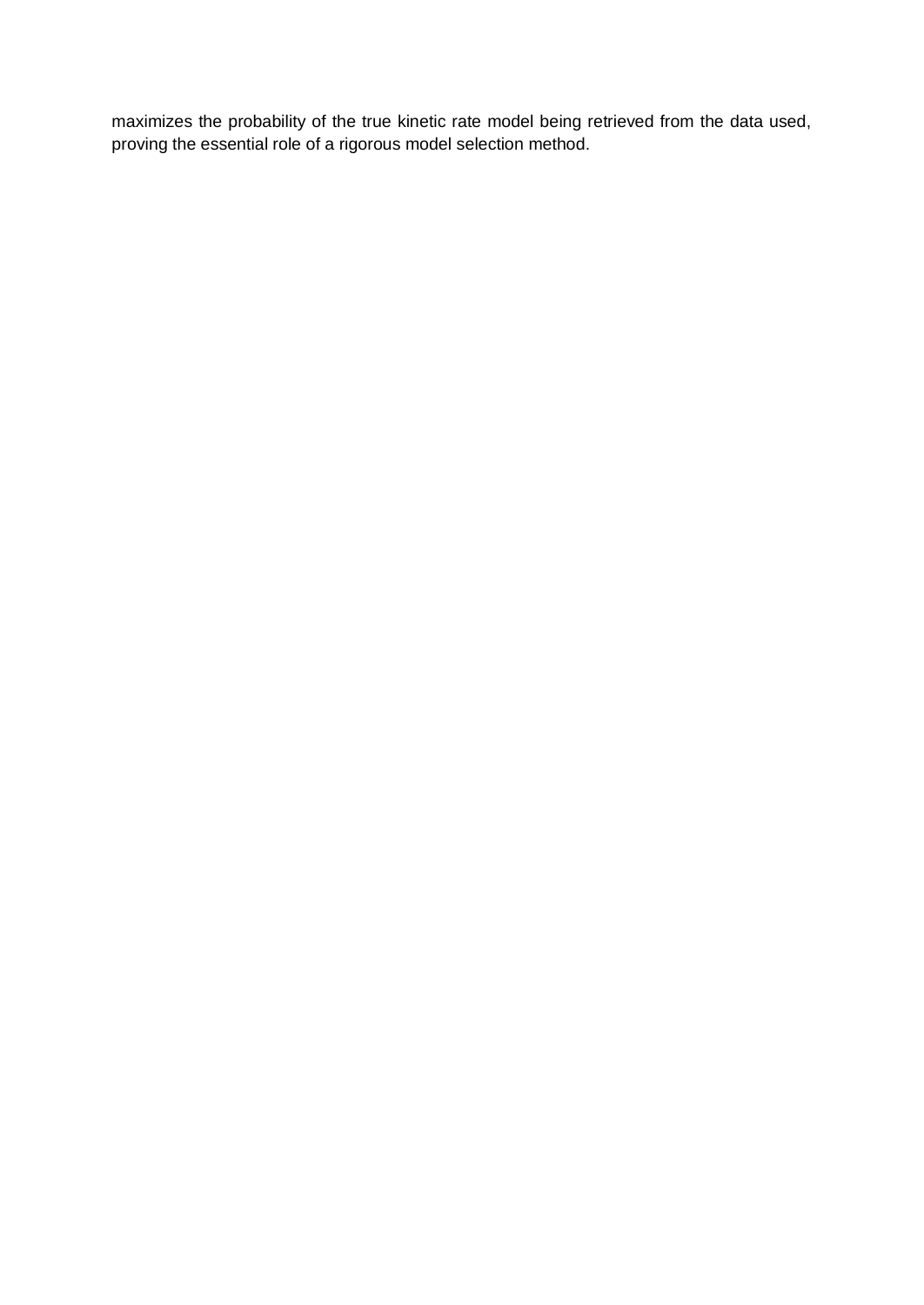# **Automated Kinetic Rate Equation Discovery – A Methodological Framework**

<sup>1</sup>Felix Strieth-Kalthoff

<sup>1</sup> University of Toronto

#### **Abstract:**

Augmenting automated experimentation with artificial intelligence has emerged as the nextgeneration paradigm to streamline and accelerate materials discovery workflows. In this "selfdriving laboratory" (SDL) framework, the processes of materials design, compound preparation, and property optimization are automated in order to close the traditional "design– make–test" loop and enable autonomous experimentation.

In this talk, I will outline our recent efforts towards such a SDL for discovering novel gain materials for organic solid-state lasers (OSL). Given the omnipresence of lasers and their numerous technological applications, OSLs have attracted significant attention owing to distinct advantages regarding cost, color tunability or device fabrication. At the same time, the discovery of gain materials for OSLs – usually highly conjugated organic molecules – has been hampered by a range of decomposition and excited-state deactivation processes.

Our SDL attempts to streamline this discovery process by "closing the loop" of designing suitable candidates for OSL gain materials, synthesizing them, and measuring their lasing properties: In a cloud-centered platform for data storage and experiment design, a Bayesian optimization algorithm suggests suitable molecular structures using a fragment-based approach. The AI-proposed molecules are then "downloaded" and synthesized in the laboratory, assembling the molecular building blocks using an iterative cross-coupling strategy. Automated reaction analysis, coupled to in-line characterization of optical materials properties, allows for experimental execution in a fully integrated end-to-end workflow. Feeding the obtained data back to the cloud, the Bayesian optimizer is refined to propose next-generation candidate molecules, enabling autonomous iterative optimization.

Throughout the talk, I will discuss the implementation of this SDL, along with its evolution into a platform for asynchronous, delocalized optimization campaigns, where experimentation is distributed over multiple sites and instruments. Eventually, I will outline how these collaborative efforts have enabled the discovery of early-generation leads – on the way to better OSL gain materials.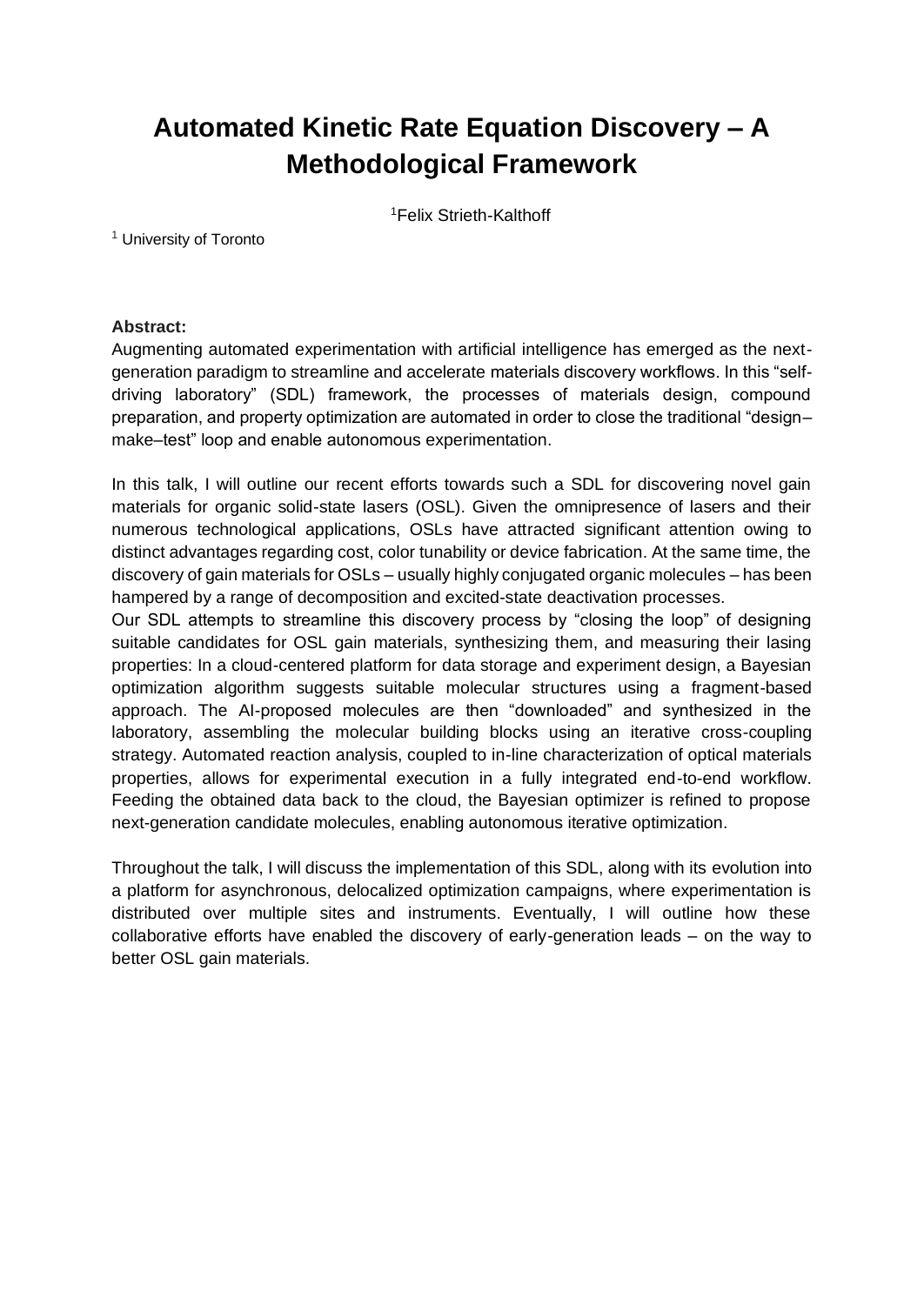# **AI-EDISON: Autonomous Intelligent Exploration, DIScovery, and Optimisation of Nanomaterials**

Abhishek Sharma<sup>1</sup>, Yibin Jiang<sup>1</sup>, Daniel Salley<sup>1</sup>, Leroy Cronin<sup>1\*</sup>

#### \*Corresponding author email: [Lee.Cronin@glasgow.ac.uk](mailto:Lee.Cronin@glasgow.ac.uk)

<sup>1</sup> School of Chemistry, University of Glasgow, University Avenue, Glasgow G128QQ, UK

**Keywords**: nanomaterials, chemical automation, closed-loop, morphological control, exploration-optimization

#### **Abstract:**

The design and development of nanomaterials have been extensively explored due to their unique properties and wide range of applications in medical science, sensing, electronic devices, catalysis, and energy storage. Their unique properties can be controlled by finetuning the morphological features; however, the synthetic procedures often suffer from lower yields and irreproducibility. These problems often emerge due to extreme sensitivity to highdimensional experimental conditions such as concentrations, mixing rates, temperature etc. To overcome these problems, here we present an AI-enabled closed-loop nanomaterial synthesis platform (AI-EDISON) which employs automated synthesis, real-time characterization, and theory within the feedback loop driven by machine learning algorithms [1]. We designed and built a modular robotic architecture that performs multi-step automated seed-mediated synthesis of gold nanoparticles (AuNPs) together with inline characterization using UV-Vis spectroscopy.

Based on the hypothesis that exploring diversity in UV-Vis spectra could lead to the exploration of nanostructures with unique morphological properties, we performed the exploration of multiple synthetic spaces of AuNPs using the MAP-Elites algorithm. In the closed-loop approach, the observational space was discretized into finite intervals where sampling points with the highest fitness (elites) were used to create a new set of experiments via mutation, crossover, and random sampling. We were able to discover distinct AuNPs with various morphologies such as spheres, rods, polyhedral, bicones, and stars with a higher yield. After exploration, AI-EDISON was used to optimize the synthetic conditions towards a pre-defined target generated by using a fast GPU-accelerated scattering simulation engine on the nanoparticle shapes generated from the electron micrographs. Due to the non-uniqueness of UV-Vis towards a specific structure, optimization was performed utilizing a global search algorithm with local sparseness to find multiple synthetic conditions towards the target spectra achieving significant improvement in yield and monodispersity.

Additionally, we have demonstrated the platform's capability to perform parallel and reproducible synthesis, by setting pre-defined multistep synthetic targets utilizing a Chemical Description Language (χDL)[2]. We believe AI-EDISON's closed-loop methodology to perform experiments offers a viable way toward efficient nanomaterial discovery, optimization, and reproducible synthesis.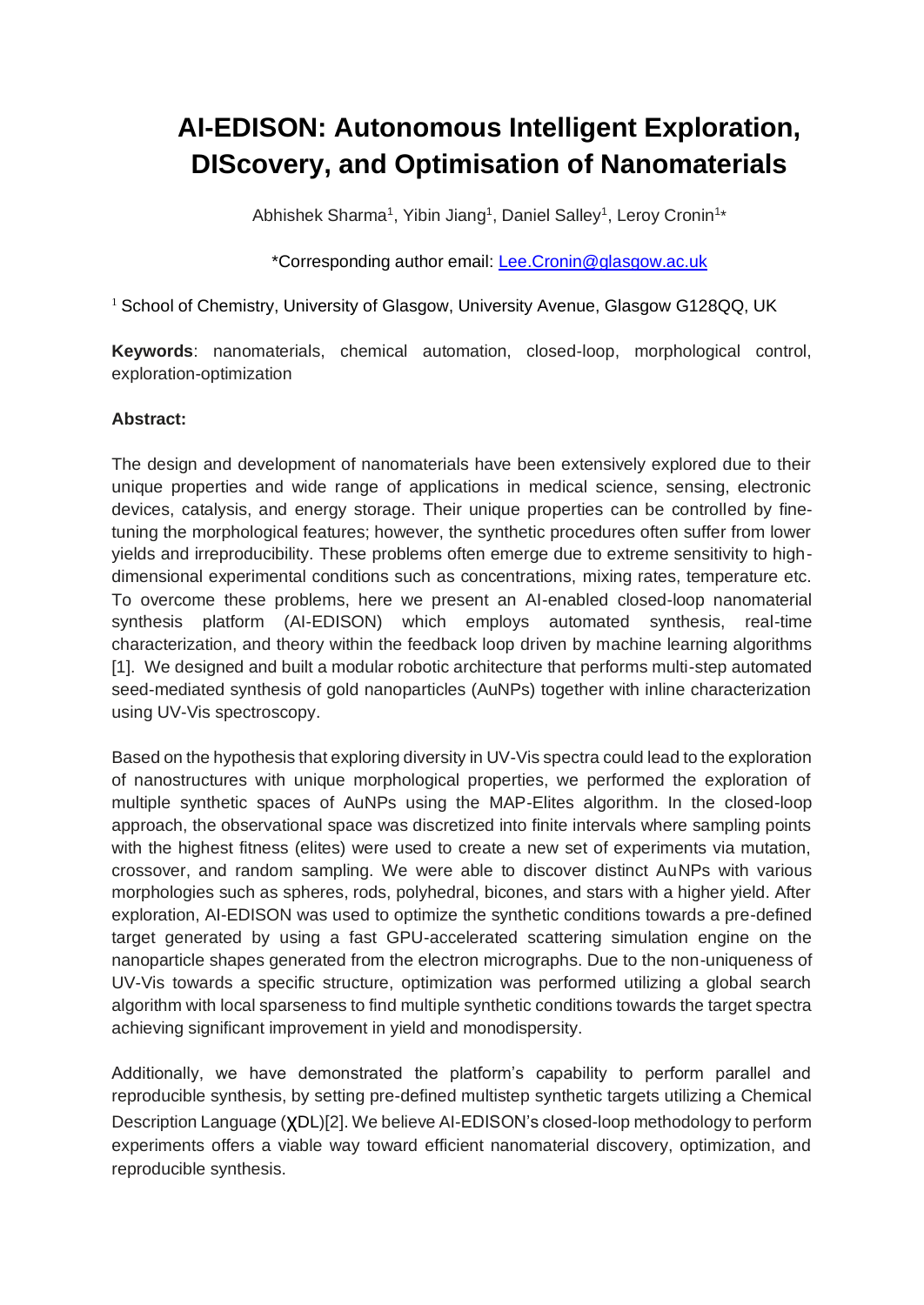#### **References**

- 1. Jiang Y, Salley D, Sharma A, Keenan G, Mullin M, Cronin L. An Artificial Intelligence Enabled Chemical Synthesis Robot for Exploration and Optimisation of Nanomaterials. 2022 (under review)
- 2. Mehr SHM, Craven M, Leonov AI, Keenan G, Cronin L. A universal system for digitization and automatic execution of the chemical synthesis literature. Science (1979). 2020 Oct 2;370(6512):101–8.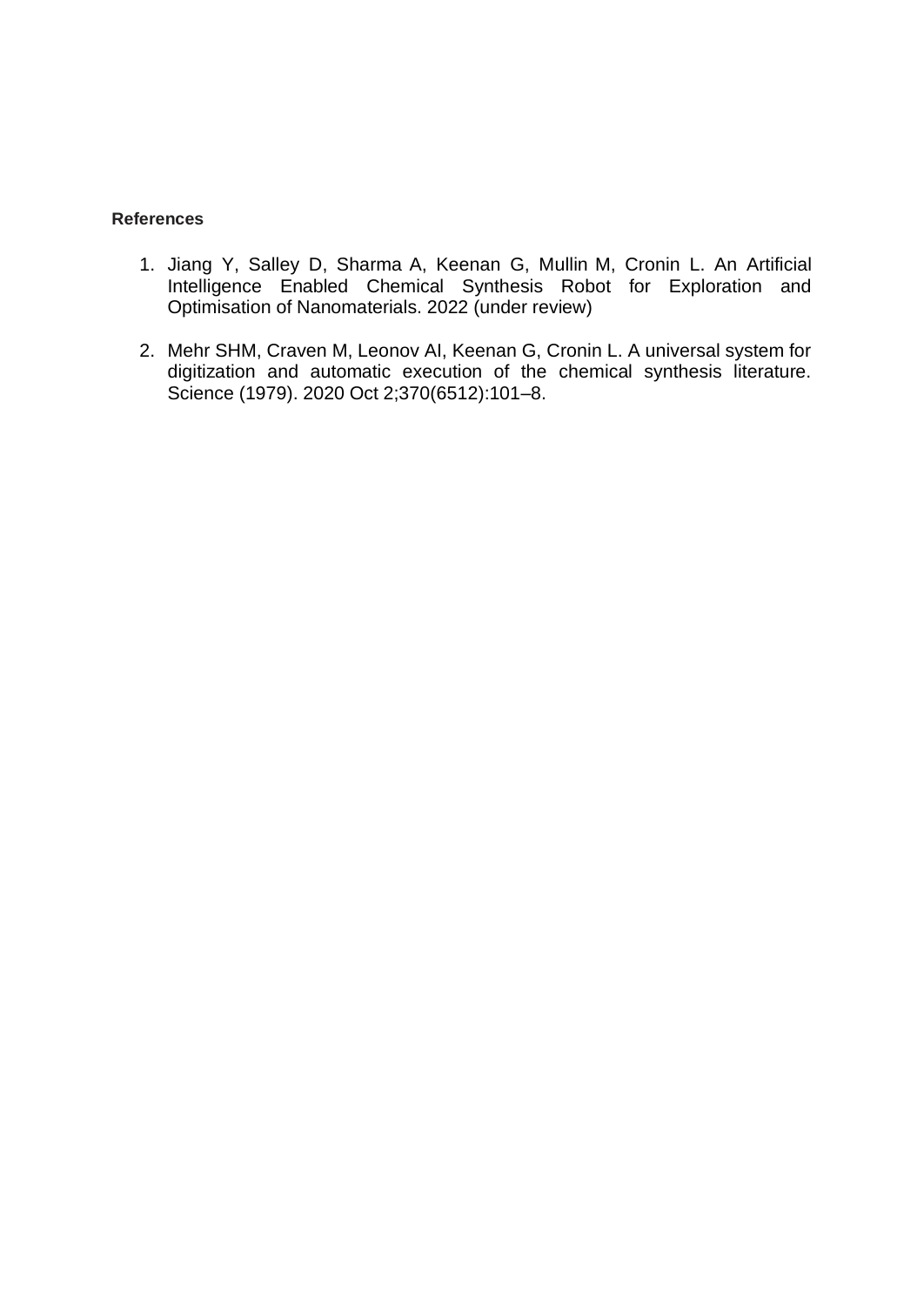### **The first-principles phase diagram of monolayer nanoconfined water**

Venkat Kapil<sup>\*1</sup>, Christoph Schran<sup>1</sup>, Andrea Zen<sup>2</sup>, Ji Chen<sup>3</sup>, Chris Pickard<sup>1</sup>, Angelos Michaelides $1$ 

\* Corresponding author

- <sup>1</sup> University of Cambridge, UK
- <sup>2</sup> Universitá di Napoli Federico II, Italy

<sup>3</sup> Peking University, Beijing, China

**Keywords**: Machine Learning, Statistical Mechanics, Electronic Structure, Nanoconfinement, Phase diagrams

#### **Abstract:**

Water in nanoscale cavities is ubiquitous and of central importance to everyday phenomena ingeology and biology, and at the heart of current and future technologies in nanoscience. A molecular-level picture of the structure and dynamics of nanoconfined water is a prerequisite to understanding and controlling the behavior of water under confinement. Here we explore a monolayer of water confined within a graphene-like channel using a framework that combines developments in high-level electronic structure theory, machine learning, and statistical sampling. This approach enables a treatment of nanoconfined water at unprecedented accuracy. We find that monolayer water exhibits surprisingly rich and diverse phase behaviour that is highly sensitive to temperature and the van der Waals pressure acting within the nanochannel. Monolayer water exhibits numerous molecular ice phases with melting temperatures that vary by over 400 degrees in a non-monotonic manner with pressure. In addition, we predict two unexpected phases: a "hexatic-like" phase, which is an intermediate between a solid and a liquid, and a superionic phase with a high electrical conductivity exceeding that of battery materials. Our work suggests that nanoconfinement could be a promising route towards superionic behavior at easily accessible conditions.

#### **References**

1. Venkat Kapil, Christoph Schran, Andrea Zen, Ji Chen, Chris J. Pickard, Angelos Michaelides. The first-principles phase diagram of monolayer nanoconfined water. Nature. 2022 (accepted) arXiv:2110.14569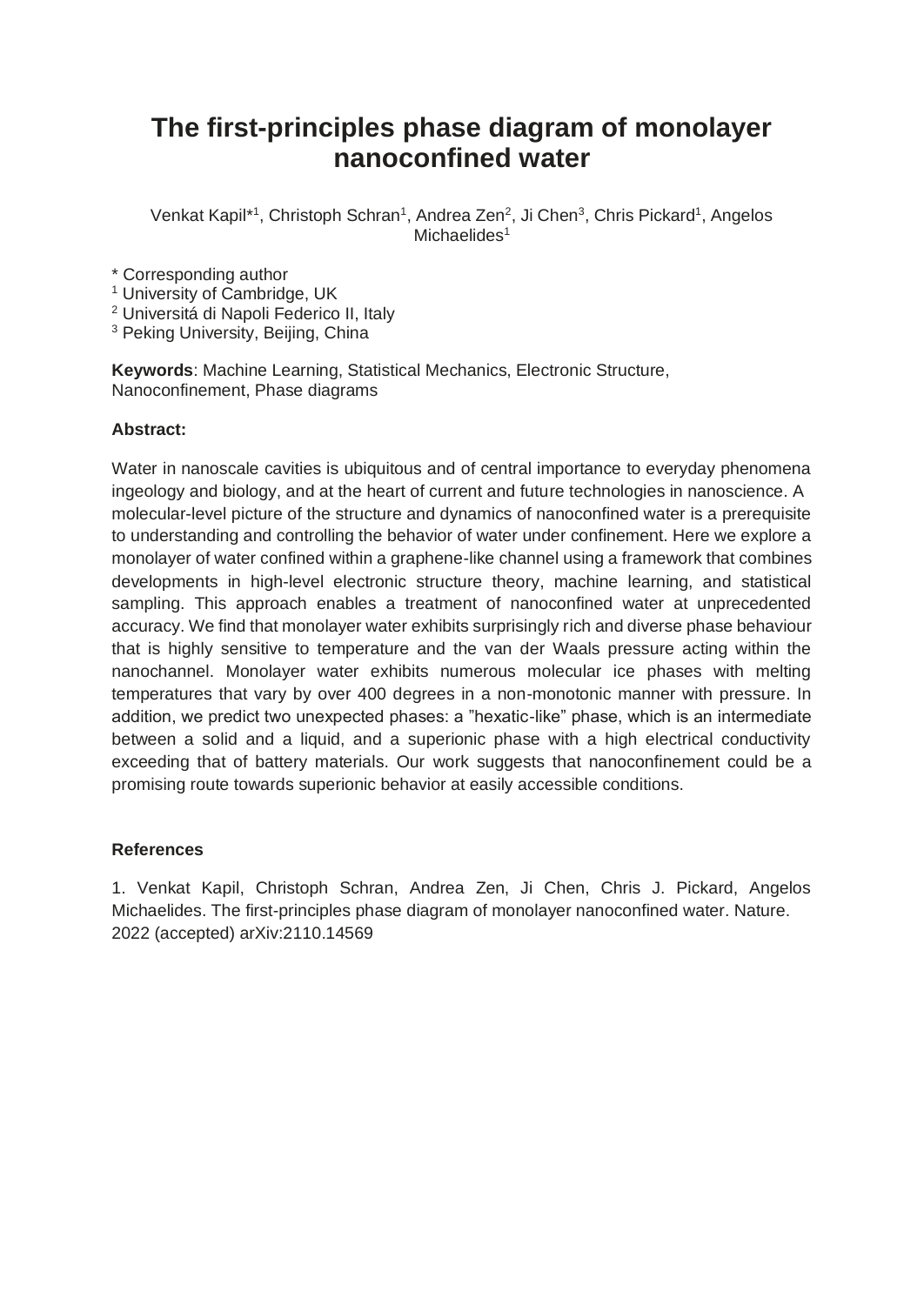# **FLab – a Fast, Flexible and Fun coding platform for democratizing artificial intelligenceaccelerated laboratories**

Nicholas A. Jose<sup>1-3\*</sup>, Alexei A. Lapkin<sup>1-4</sup>

\* Corresponding author

<sup>1</sup> Department of Chemical Engineering and Biotechnology, University of Cambridge, Philippa Fawcett Dr, Cambridge UK CB3 0AS

<sup>2</sup> Cambridge Centre for Advanced Research and Education in Singapore, 1 CREATE Way, Singapore 138602

<sup>3</sup> Accelerated Materials Ltd. 71-75 Shelton St, Covent Garden, London, UK WC2H 9JQ

4 Innovation Centre in Digital Molecular Technologies, Department of Chemistry, University of Cambridge, Lensfield Road, Cambridge, UK CB2 1EW

**Keywords**: Automation, AI, IOT, Laboratory, Education

#### **Abstract:**

Applying artifical intelligence to create self driving chemical laboratories may deliver orders of magnitude enhancements in research productivity. However, implementation of artificial intelligence into realistic use cases often encounters a number of severe hurdles: chemical scientists need to obtain advanced skills in automation/coding, commercial platforms are costly, and suppliers of automated lab devices often "lock" a users into supplier automation workflows. These hurdles limit laboratories across the world from reaching the critical mass required for widespread adoption of "smart" laboratories.

In the pursuit of solving these challenges, and democratising smart laboratories, we have developed FLab,<sup>1</sup> an open-source Python coding framework for linking automation, IOT technologies, and artificial intelligence in chemical laboratories. FLab utilises an intuitive, modular, object-oriented architecture to streamline manipulation of shared devices, tasks, AI bots and user interfaces. In this presentation, we describe the inner workings of Flab, and its differentiation from existing frameworks like Labview, ROS and Matlab. We then illustrate its uses in real laboratory experiments, which include a bespoke automated flow chemistry scale-up rig, a high-throughput batch formulation robot, and a system for measuring hydrodynamic parameters in a gas/liquid flow reactor. Finally, we discuss critical aspects for improvement within FLab and within self-driving labs, pointing to new avenues of further research and collaboration in this growing field.

#### **References**

1. https://pypi.org/project/flab/